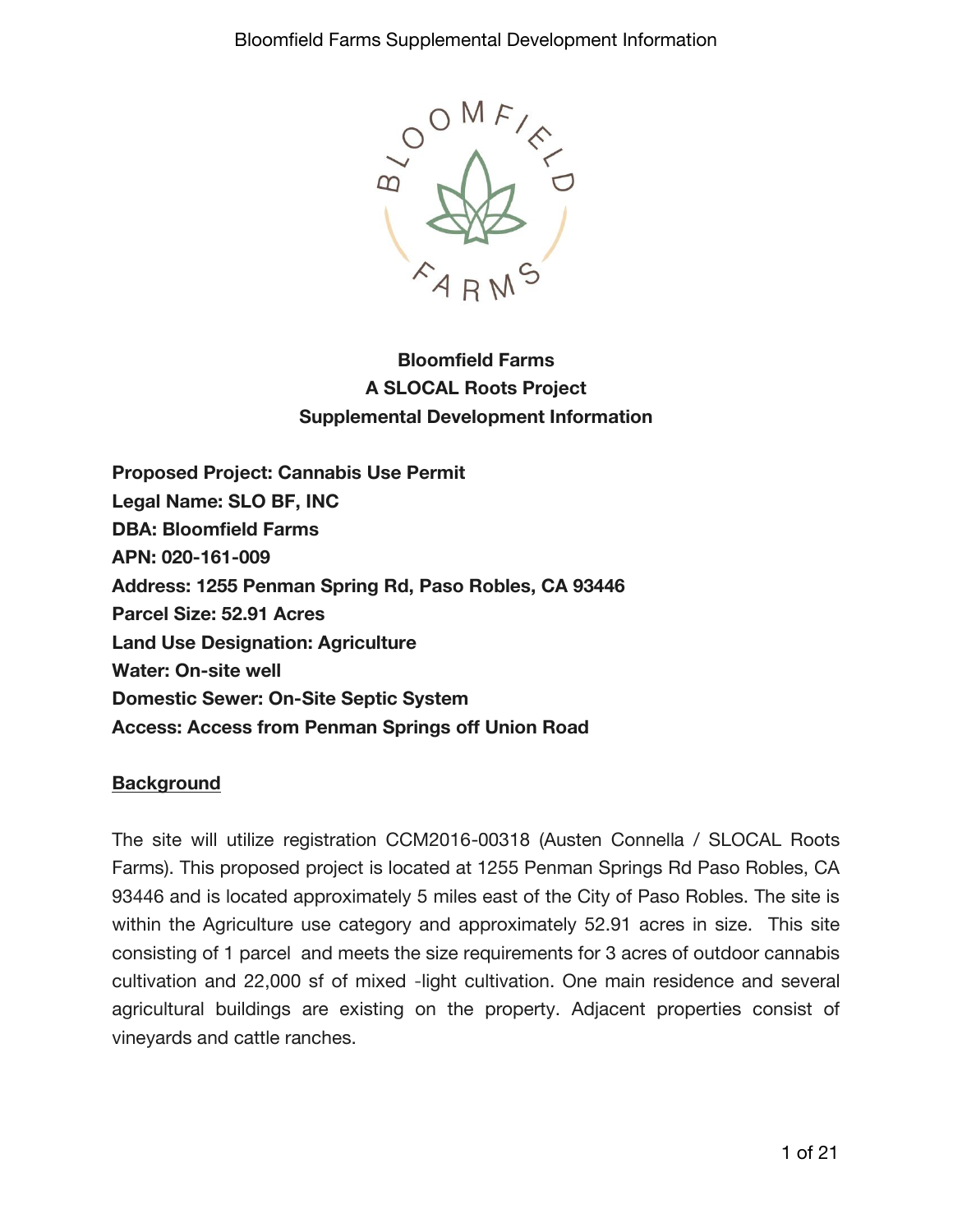## **Proposed Project**

A request by Austen Connella and SLO BF, INC for a Minor Use Permit to authorize the cultivation of cannabis consisting of approximately 128,950 sq. ft. of outdoor and hoophouse cultivation canopy in an 147,600 Sq ft. area and approximately 22,000 sq. ft. of proposed greenhouse (mixed light/indoor) cultivation canopy within 28,800 sq feet of greenhouses. As well as 34,800 sq ft of self supporting nursery area within greenhouses. The project also includes proposed construction of a 6,000 sq. ft. prefabricated metal building for drying/curing/processing and office space and one shipping container for storage. There is one existing metal building and a Ag Barn that will be used for drying/storage areas. The proposed project has been designed in full compliance with LUO Section 4, Chapter 18322.30- Cannabis Activities as approved by the Board of Supervisors on November 27, 2017. Supporting cultivation, ancillary nursery, distribution/transportation only, and processing operations that will include drying, curing, and preparation of product for transport to off-site testing and entry into the commercial marketplace. A proposed .9 acre foot Ag pond will supply additional water storage.

(See Square Footage Chart below)

## **Project to Occur in Phases:**

| <b>1st Phase:</b> (2) Acres Outdoor cultivation. |  |  |  |  |
|--------------------------------------------------|--|--|--|--|
| (2) Self-supporting nursery Greenhouse 40'x90'   |  |  |  |  |
| 6,000 sq ft. Processing Building                 |  |  |  |  |

- **2nd Phase:** (1) Acre additional outdoor cultivation 27,600 sq self supporting nursery-greenhouses (1)- 40'x90' (4)- 30' x 100' (3) - 40' x 100'
- **3rd Phase:** 28,000 sq. ft. Flowering greenhouses (22,000 sq. ft canopy)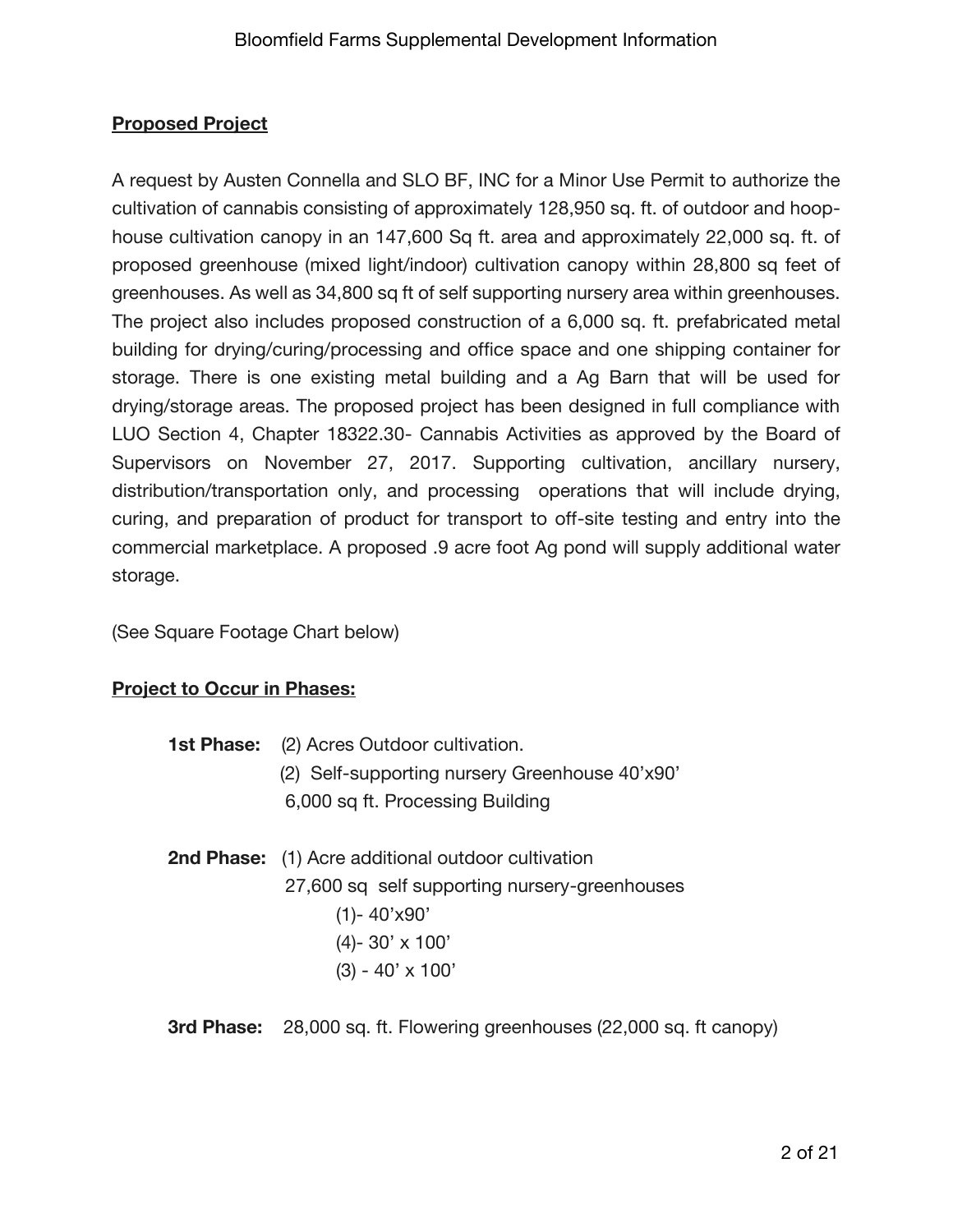#### Legend/ Square Footage Chart

| #              | <b>Proposed Outdoor Cultivation Item</b> | <b>Square Footage Proposed</b> | Acres | <b>Canopy</b> | <b>Canopy Acres</b> |
|----------------|------------------------------------------|--------------------------------|-------|---------------|---------------------|
|                | Outdoor Area with Hoop houses (#1)       | 65,000 1.492                   |       | 48.750        | 1.119               |
| 12             | Outdoor Area with Hoop houses (#2)       | 4.800 0.110                    |       | 3.600         | 0.083               |
| 3              | Outdoor Area with Hoop houses (#3)       | 4.800 0.110                    |       | 3.600         | 0.083               |
| 14             | Outdoor Area (no hoop houses)            | 18.000 0.110                   |       | 18.000        | 0.110               |
| 5              | Outdoor Area (no hoop houses)            | 30.000 0.689                   |       | 30,000        | 0.689               |
| 16             | Outdoor Area (no hoop houses)            | 15.000 0.344                   |       | 15.000        | 0.344               |
| $\overline{ }$ | Outdoor Area (no hoop houses)            | 10.000 0.230                   |       | 10.000        | 0.230               |
|                | <b>Total</b>                             | 147.600                        | 3.388 | 128.950       | 2.960               |

Notes:\*\* Hoop House Canopy= 75% Walkway=25 %

| 1# | Proposed Indoor Cultivation Item                         |                 | <b>Square Footage Proposed Cultivation Canopy</b> |        |
|----|----------------------------------------------------------|-----------------|---------------------------------------------------|--------|
| 18 | Greenhouses (6 @ 40x120 Gutter connected)                |                 | 28,800                                            | 22,000 |
|    |                                                          | Total           | 28,800                                            | 22,000 |
|    | Notes: **Indoor cultivation will not exceed 22,000 sf #. | *see floor plan |                                                   |        |

Dimensions Square Footage Proposed  $\overline{\boldsymbol{t}}$ **Nursery Area\*\*\*** 

| .  | .                                                      |                   |        |
|----|--------------------------------------------------------|-------------------|--------|
|    |                                                        | Total             | 34,800 |
| 13 | Nursery Area Greenhouse (2@30'-wide. gutter connected) | $60' \times 200'$ | 12.000 |
| 12 | Nursery Area Greenhouse                                | 40'x 300'         | 12,000 |
| 11 | Nursery Area Greenhouse                                | $40' \times 90'$  | 3,600  |
| 10 | Nursery Area Greenhouse                                | $40' \times 90'$  | 3,600  |
| 19 | ⊺Nursery Area Greenhouse                               | $40'$ x $90'$     | 3.6001 |

Notes: \*\*All Nursery areas are for self-supporting ancillary use only

| #               | <b>Other Items Used / Proposed for Cannabis</b>        | <b>Square Footage Proposed</b> |
|-----------------|--------------------------------------------------------|--------------------------------|
| 15              | Existing Ag Building — Nutrient storage                | 2,575                          |
| 16              | Proposed Steel Building - Processing / Office / Drying | 6,000                          |
| 17              | Proposed Sea train/Storage - (Pesticides)              | 320                            |
| 18              | Existing Storage (equipment/fuel)                      | 1,320                          |
| 19              | Proposed Storage (Pesticides/ Nutrients)               | 365                            |
| 20              | Proposed Trash / Recycle / Compost Area                | 1,000                          |
| $\overline{21}$ | Proposed Compost Waste Area                            | 4,400                          |
| 22              | Proposed Drainage Basin                                | 5,500                          |
| 23              | Existing Shade structure / Proposed Water storage      | 400                            |
| 24              | Existing Shade structure / Proposed Water storage      | 400                            |
| 25              | Existing Shade structure / Proposed Water storage      | 400                            |
| 26              | Existing Well / Water tank                             | 100                            |
| 27              | Existing Parking area (20 spaces @ 8'x18')             | 2.880                          |
| 28              | Proposed Handicap Parking                              | 375                            |
| 29              | Proposed Ag Pond / Drainage Basin                      | 9,000                          |
|                 | Total                                                  | 35,035                         |
|                 | <b>Total Proposed (NEW)</b>                            | 26,595                         |
|                 |                                                        |                                |

| <u> #</u> | Other Items Existing Onsite / NOT Used for Cannabis | <b>Square Footage</b> |
|-----------|-----------------------------------------------------|-----------------------|
| 30        | Existing Residence (#1)                             | 1850                  |
| 31        | Existing Residence (#2)                             | 350                   |
| 32        | Existing Shed                                       | 400                   |
| 33        | <b>Existing Residence Carport</b>                   | 400                   |
|           | Total                                               | 3.000                 |

|    | <b>Project Total</b>                      | 246,235               |  |
|----|-------------------------------------------|-----------------------|--|
|    |                                           |                       |  |
| ∦  | Other Items Existing Onsite TO BE REMOVED | <b>Square Footage</b> |  |
| ΙX | Existing Ag Building                      | $-3.772$              |  |
| X  | Existing Arena                            | -11.360               |  |
|    | Total                                     | $-15.132$             |  |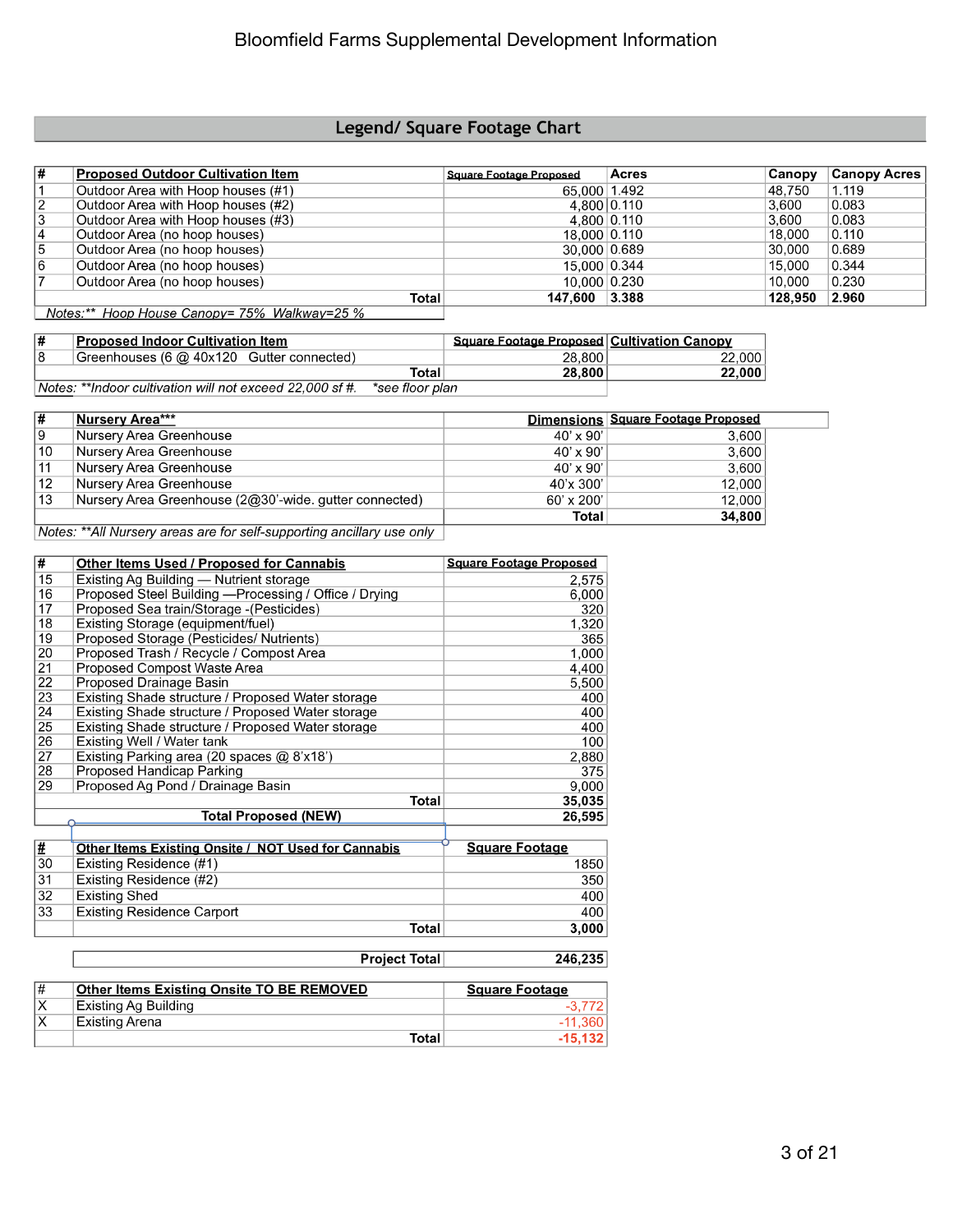## **Outdoor Cultivation**

The outdoor cultivation consists of hoop houses and outdoor canopy area for 2.94 acres of flowering cannabis canopy to be located center of the parcel. Secure fencing will be placed around the perimeter of the outdoor grow, with a compost and soil storage area encompassed in the fencing. An existing well will be utilized to irrigate the cannabis cultivation, with four 10,000 gallon water tanks located adjacent to the hoop houses under existing shade structures. Two existing buildings and a sea train located east of the hoop houses to be utilized for pesticide storage and organic nutrients. Portable toilets will be provided for use by agricultural staff.

**Staffing:** Outdoor cultivation will require 4-6 staff members during growing season. Cultivation staff will be responsible for making sure only organic standards are used, plants are watered, have correct nutrition and are pest free, to make sure that cultivation areas are kept clean and that all odor mitigation processes are being utilized.

The company compliance manager will be responsible for overseeing and making sure the staff are properly labeling and tagging plants for the track and trace program.

An additional 8-11 staff members will be brought in seasonally for the harvest season. 24' wide hoop houses for our outdoor cultivation will be used over approximately 1.7 acres of outdoor cultivation. These hoop houses will come in and out seasonally as needed.

## **Indoor Cultivation (Mixed-Light Greenhouse)**

The indoor cultivation greenhouse consists of a 28,800 sq. ft. greenhouse to hold a cultivation, canopy of up to 22,000 sq. ft located east of the outdoor cultivation area. Additional greenhouse space will be utilized for machinery/walkway clearance and other supportive uses for the cultivation. See the attached energy use section for details on lighting and other features of the greenhouses. See attached site plan for Greenhouse floor plans for canopy/walkway layout.

**Staffing:** Staff will be responsible for making sure all plants are watered, fed and that lighting cycle is being kept. At night the staff will be responsible for closing the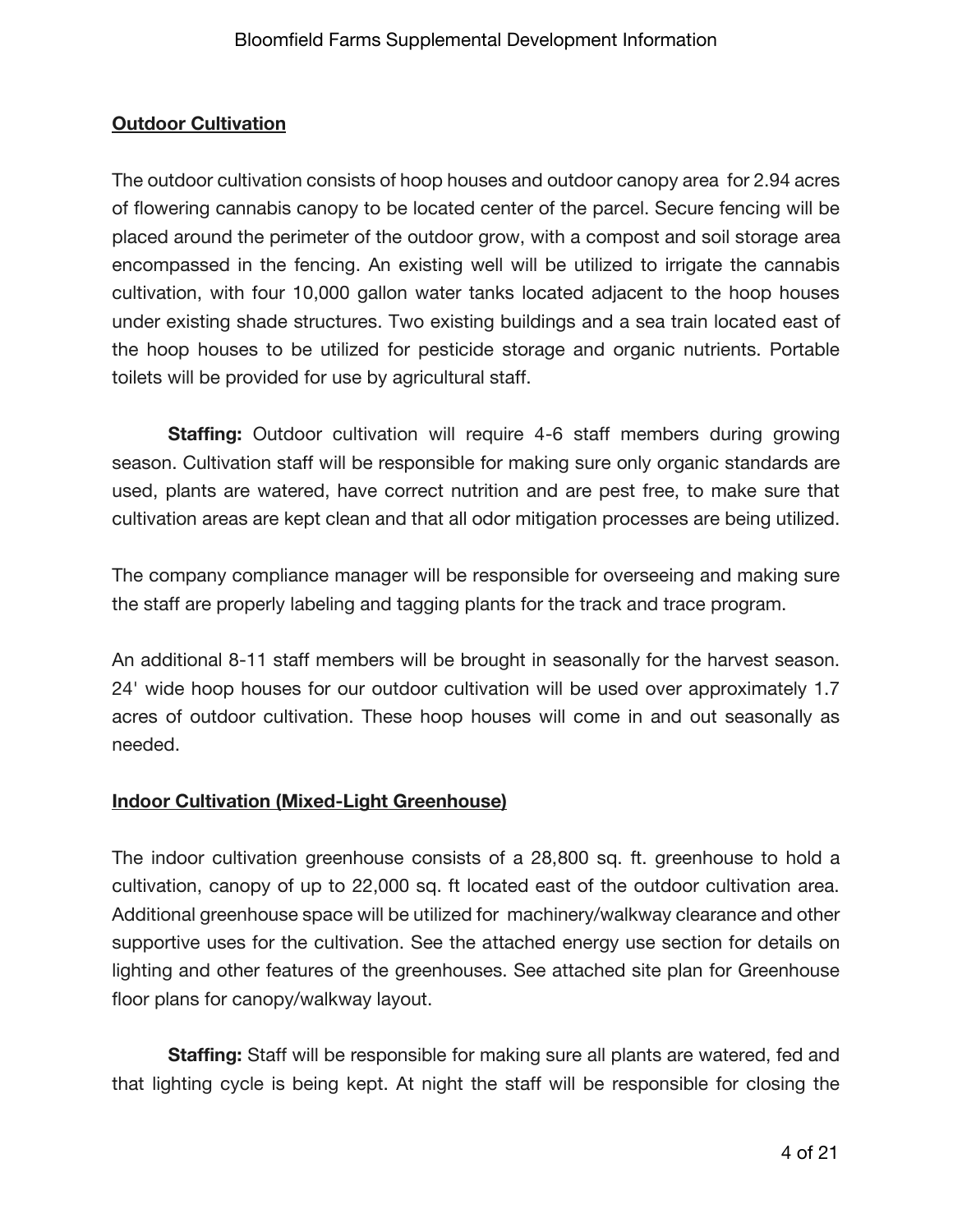greenhouse to block lights from being seen by adjacent properties. Staff will be responsible for making sure all plants are labeled for the track and trace program.

**Lighting:** Inside the greenhouses we will use 200+ 300-600 watt HID lighting fixtures to supplement plant growth. We plan on controlling all light pollution with light deprivation curtains on the inside of the greenhouse that will not let light escape outside the building. On the exterior of the greenhouses we do not plan on using any perimeter lighting due to light pollution that could affect plant growth. (See attached lighting plan for spacing/wattage)

#### **Nursery Areas**

The 34,800 sq ft of self supporting nursery consists of permitted greenhouses and shade structures and are located alongside the flowering greenhouses and on the southern side of the property

**Staffing:** Aforementioned staff will be responsible for nursery operations. Staff will be responsible for making sure plants are watered fed and kept pest free. Once plants are ready to *move* to flowering cycle staff will be responsible for moving them to greenhouse or outdoor cultivation area. Staff will be responsible for making sure all plants are labeled for the track and trace program.

**Lighting:** Inside the 5 nursery greenhouse we will use 300 watt LED/HID lighting fixtures to supplement plant growth. We plan on controlling all light pollution with light deprivation curtains on the outside of the greenhouses that will not let light escape outside the building. On the exterior of the nursery greenhouses we do not plan on using any perimeter lighting due to light pollution that could affect plant growth on outdoor crops. (see attached lighting plan)

## **Processing and Export of Product**

The 6,000 sq. ft. proposed processing building will provide a secure space for the trimming and packaging of cannabis and will meet building standards for commercial occupancy. Applicant currently has a fully operational State Distribution/Transport license out of Nevada County. This License will be used to transport product from the site to off-site testing and entry into the commercial marketplace.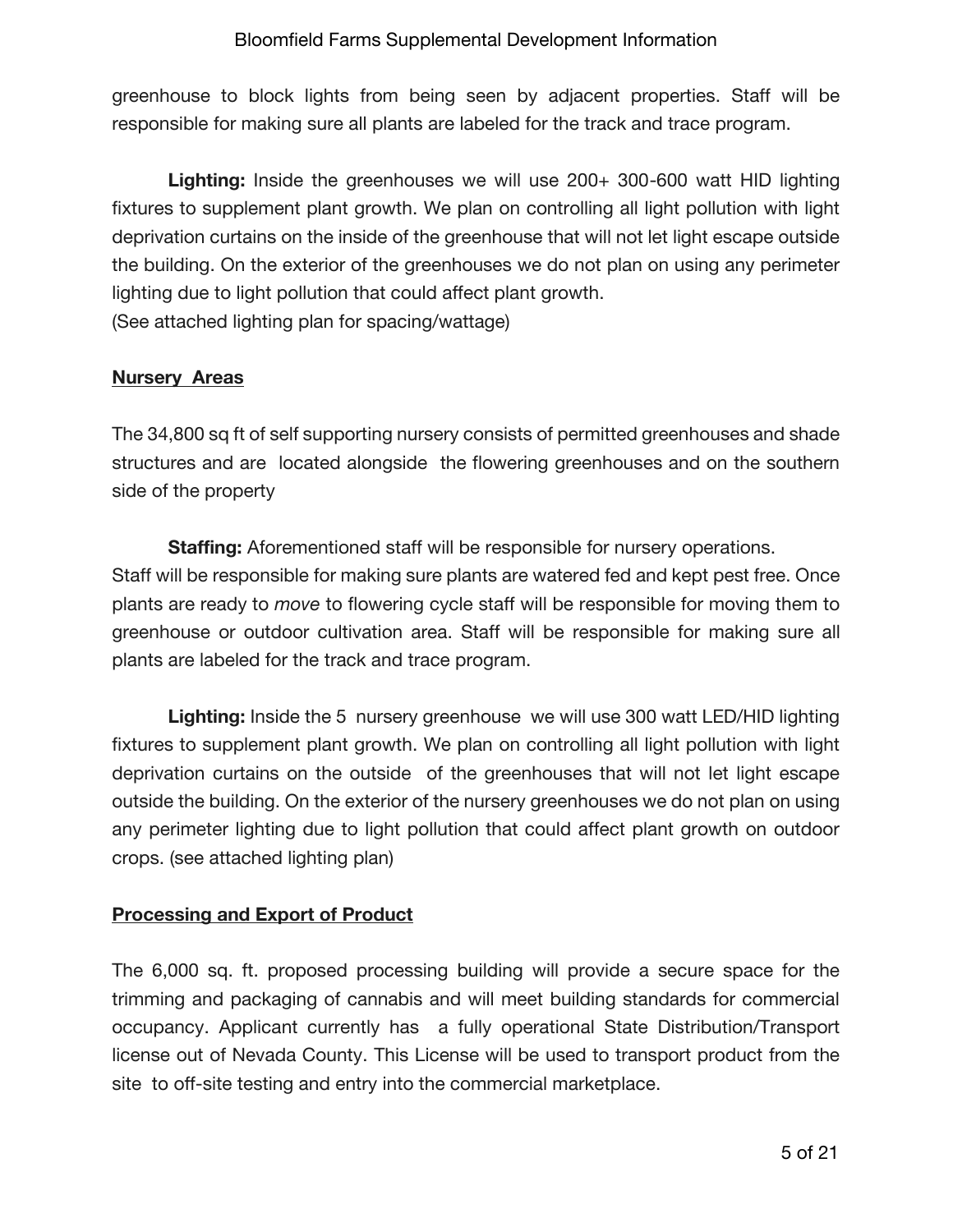**Lighting:** Standard fluorescent and incandescent lighting will be used in building and will not cause any type of light pollution. Security lights will be used on perimeter of the building and will consist of downward directed fixtures with LED 100w bulbs. They will be on motion detectors and/or timers to control the "on" duration. They will be located at approximately 10' in height. Light fixtures will be installed as depicted on conceptual image included.

**Odor Control:** Odor mitigation for processing area will consist of (2-4) twelve inch carbon filters that will scrub all the air volume within processing building *every* 5 min.

**Harvest Procedure:** Once the cannabis is harvested, it will be taken into the processing facility for drying. The drying rooms are marked on the proposed floor plan. All rooms in the facility will be equipped with a security system, motion sensors and cameras. Each interior door will be equipped with commercial grade locks and require a fingerprint or keycard to access. The codes will be changed periodically and only provided to the managers. The exterior doors will also remain locked 24/7 and can only be accessed with a keycard or code.

Three drying rooms have been designed to allow a cohesive drying system. During the drying process, room 1 will be filled before moving to room 2 and 3. This allows all the cannabis in room 1 to dry and cure in a timely manner and not disrupt the cannabis harvest process. Typically, it takes 5-7 days for the flower to dry and be ready for processing.

Once all the cannabis is dry and cured, it will be removed from the drying racks and prepared for processing. At that time, the dried cannabis will be moved to the storage vault or drying room until it is ready to be trimmed. Trimming will take place in the processing room. Once all the drying has been finished, trimming will also be performed in those rooms.

After the cannabis is trimmed, it will packaged and stored in the vault room until ready for transport. The cannabis flower will be packaged in bulk flower, 1/8ths- ounces and pre rolls. A sanitary packaging room has been designated for packaging and labeling of goods.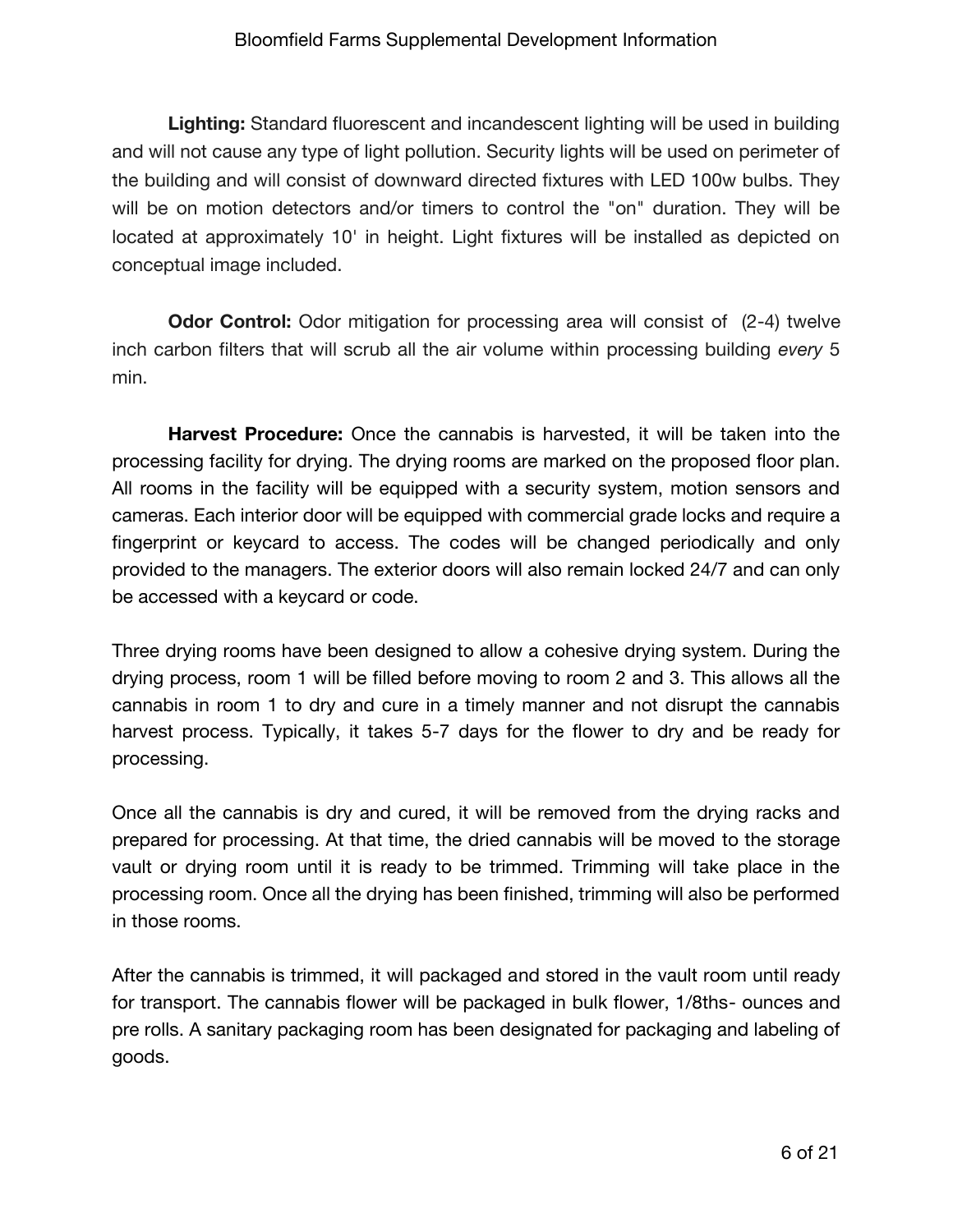## **Staffing/Employee Safety**

The proposed operations are agricultural in nature and conducted according to controls in place for the industry. No manufacturing, dispensary, or public distribution activities are proposed. No public access to the site will occur at any time. The first phase of the cultivation operation (outdoor only) will require a total of 4 full time and 8 seasonal (harvest/processing) employees, including owner participation who will travel to the site each day in shifts (6am-3pm, and 10 am- 6pm), 7 days a week (one employee will live onsite). For the second phase (expanded outdoor and nursery), the staffing levels will increase to 6 full time (2 on-site) and 9 seasonal employees. Operating times would stay the same, with hours approximately 6 am to 6 pm, 7 days a week. Once a year, during parts of the month of October and early september for outdoor harvest/processing , 8- 11 additional employees are onsite for 2-3 weeks for a total of 12 to 19 people with processing hours of 9 am to 6pm. The 3rd phase and greenhouse operations will add 3 more harvests per year, during the months of February, May, and August. Product transport is anticipated after each harvest and will consist of 1 passenger van or utility vehicle accessing the site 1-3 times a day over the course of 1 week. This will occur at the end of March, May, August, and October/November to deliver the product to company partners. Farm Supplies and nutrients will be delivered twice per month by truck.

| <b>Employee Chart</b>              |                             |         |                |                   |  |
|------------------------------------|-----------------------------|---------|----------------|-------------------|--|
|                                    |                             | Phase 1 | <b>Phase 2</b> | Phase 3           |  |
| <b>Full time</b><br>(2 Shifts)     | 6:00 AM to 6:00 PM          | 3       | 4              | 6                 |  |
| <b>Full time</b>                   | Lives Onsite                | 1       | 2              | 2                 |  |
| Seasonal/<br>Processing<br>9am-6pm | Harvest period<br>2-3 weeks | 8       | 9              | 11                |  |
|                                    | <b>Months of Harvest</b>    | October | Oct/Nov        | May/ Aug/Oct/ Feb |  |
|                                    | Total                       | 12      | 15             | 19                |  |

A cash carpooling incentive will be offered to employees to reduce the impact of operations to the surrounding neighbors and environment as well as reducing the number of trips generated. On an average day there will be 9 employees on site when at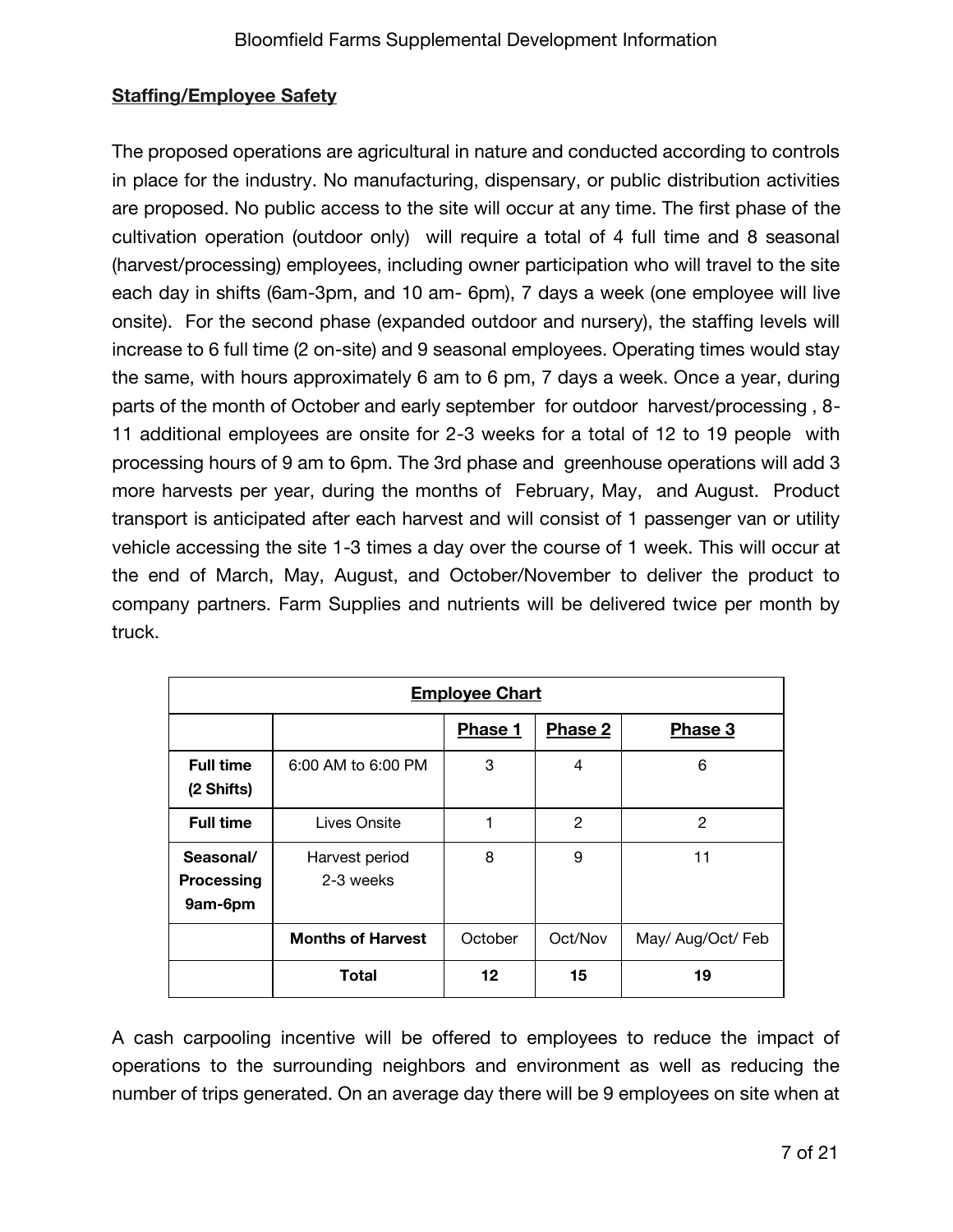full production capacity.

Two owners have undergone "CAL-OSHA 30" training and all employees will be trained on rules outlined in the Business Plan, Security Plan, Heat Illness Prevention Plan, and our Illness and Injury Prevention Program, including appropriate behavior in and around the facility and the Paso Robles area.

(See attached Employee Safety Manual and aforementioned plans and programs)

## **Security**

## **Onsite Security Measures:**

The security plan is in compliance with State guidelines and 22.40.404.D-Security to restrict access to only those intended and to deter trespass and theft of cannabis and securely store all cannabis to prevent diversion, theft, and loss.The proposed security plan includes placement of several cameras at key locations throughout the property to ensure that unauthorized access does not occur. The property is fully fenced metal 5 foot tall cattle fencing and wood fencing in some areas. The cultivation area will have 6 foot fencing installed as part of the phase 1 buildout process and have durable black or tan cloth. Proposed security operations include presence of trained dogs who continually roam the property and provide ample protection against any potential criminal intrusion.

Security lights will be used on perimeter of the buildings and flowing greenhouses and will consist of downward directed fixtures with 80-100w LED bulbs. They will be on motion detectors and/or timers to control the "on" duration. They will be located at approximately 10' in height.



example security light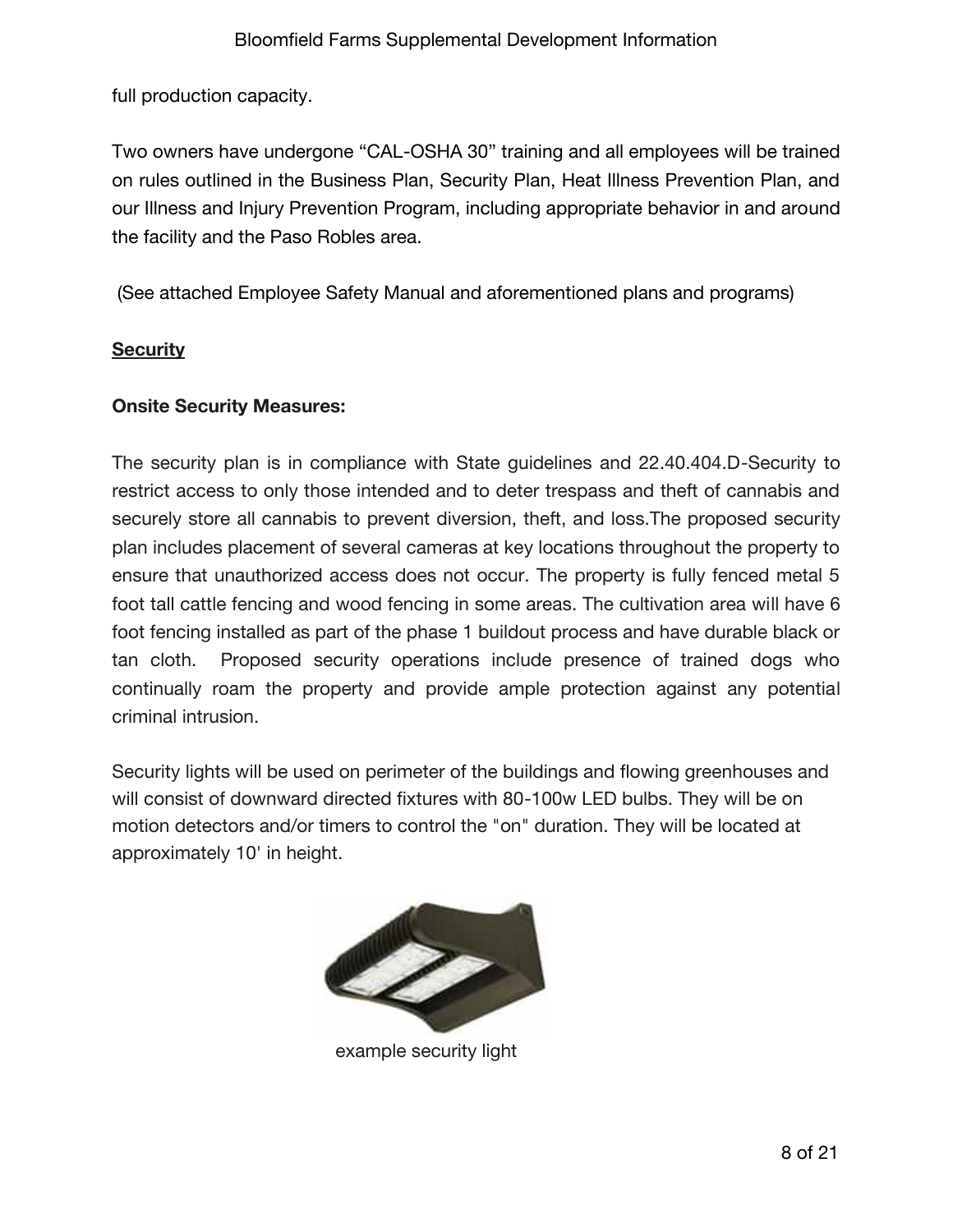Staff security measures ensure that product is not removed from the site except through proper channels for distribution purposes. Security Plan will be approved by Sheriff during business license approval. The site will operate in full compliance with State licensing requirements for track and trace which will further ensure adherence to security protocols.

(See attached security plan)

### **Odor Management Plan**

Odor mitigation will consist of many twelve inch carbon filters that will scrub all the air volume within greenhouse and processing areas *every* 5 min. This greenhouse will also be equipped with a state of the art odor management system such as Byers odor control system or a similarly designed system.

Odor from the cultivation areas is naturally mitigated by the distance to the nearest residence being over a minimum of 500 feet away, and construction of hoop houses over the flowering cultivation areas as well as mixed-light greenhouse construction with odor controls established according to industry standards.

Odor from the outdoor cultivation areas is naturally mitigated by the project design in full compliance with the requirements outlined in Ordinance Section 22.40.050.D.8- Nuisance Odors, as the cultivation is sited and operated in full compliance with setback requirements in regards to public right-of-way and property lines. Compliance with the County's monitoring program will ensure that any concerns due to nuisance odors that may be raised will be addressed as appropriate. No additional mitigation other than proper location and operation in compliance with the ordinance is required for odor management of outdoor cultivation.

The greenhouses will be maintained with an activated carbon matrix odor control and air handling system to provide internal pressurized air conditioning, temperature control, and extensive air filtration odor control. This system is compliant with Section 22.404.050D.8- Nuisance Odors by providing sufficient mechanical ventilation controls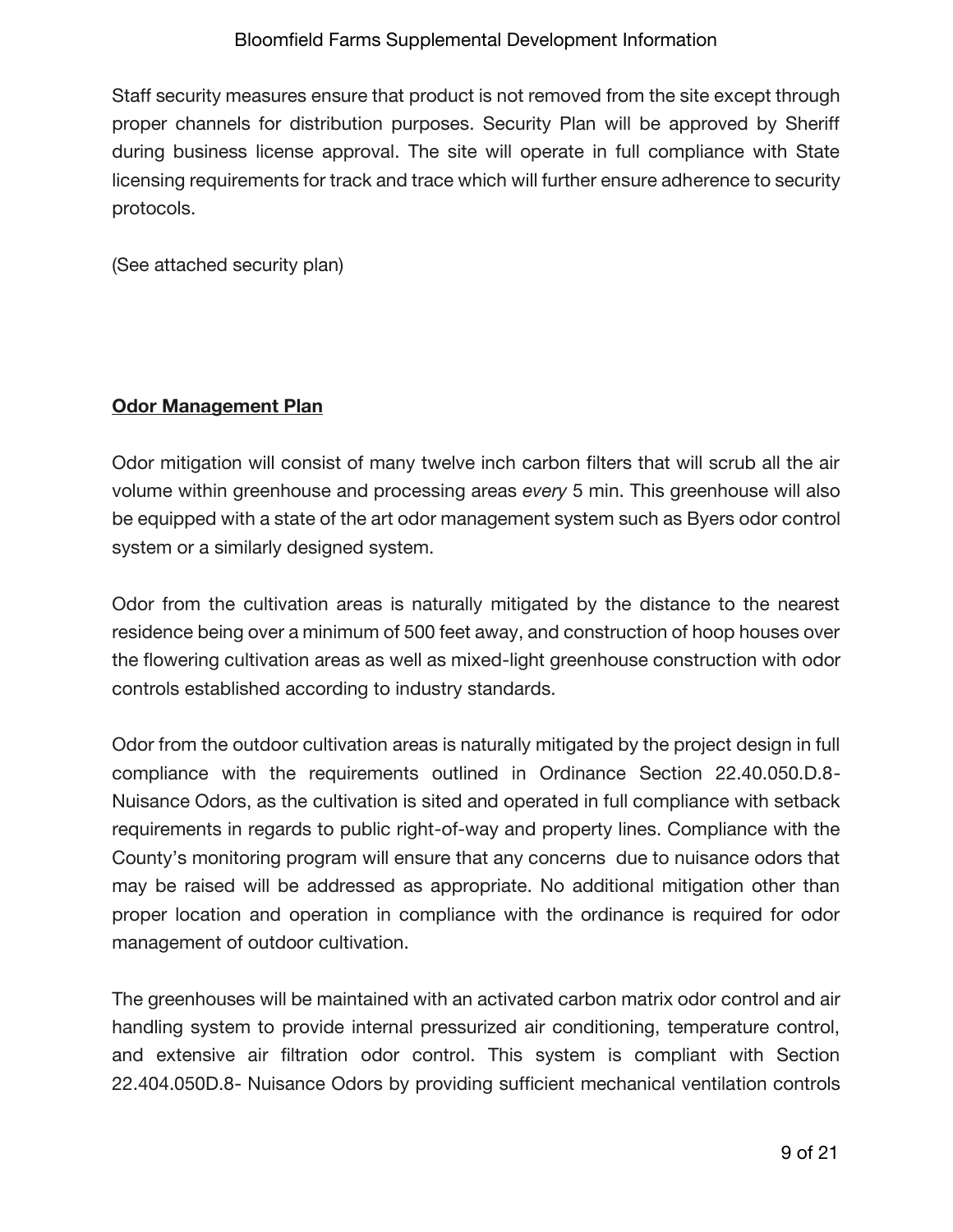including misting and evaporative coolers that work in conjunction with an activated carbon filtration system installed within the structure.

Greenhouse exhaust fans are fitted with a ring of nozzles that atomize liquids under highpressure into billions of micro-fine water droplets (or fog). The system injects a highly concentrated (1:1000) mixture of odor-neutralizer into the water fog before dispersing into the air. The droplets' small size (1/10th the diameter of a human hair) creates more surface area which speeds evaporation, instantly releasing the odor-neutralizing product that traps airborne odors and bio-degrades the unpleasant smell.

System will use the best available product such as CupriDyne Clean which is a 100% safe, all natural solution that doesn't just mask odor it eliminates all types of Industrial Odor. Through the use of common essential nutrients, CupriDyne Clean breaks down all organically derived odors by means of safe, gentle and effective oxidation.

The complete system includes high-pressure pumps, distribution lines, fog rings and injector(s). One pump unit can accommodate multiple exhaust points and support separate zones as required.

## **Carbon Filter Technical Data:**

- Max Exhaust CFM: 1260 cfm / 2100 m<sup>3</sup>h  $@$  0.1 sec contact time
- Max Recirculating (Scrubbing) CFM: 2520 cfm / 4200 m<sup>3</sup>h
- Recommended Min Airflow: 630 cfm / 1056 m<sup>3</sup>/h
- Prefilter: Yes
- Flange: 10", 12", 14"
- Dimensions: (with pre-filter)
	- Outside Diameter: 42cm / 16.5"
	- Height: 150cm / 60"
- Total Weight: 71kg / 156lbs
- Carbon Weight: 56kg / 123lbs
- Carbon Bed Depth: 6.5cm / 2.56"
- Max Operating Temp: 80°C
- Pressure drop at max cfm: 180pa / .75"wg

## **Signage**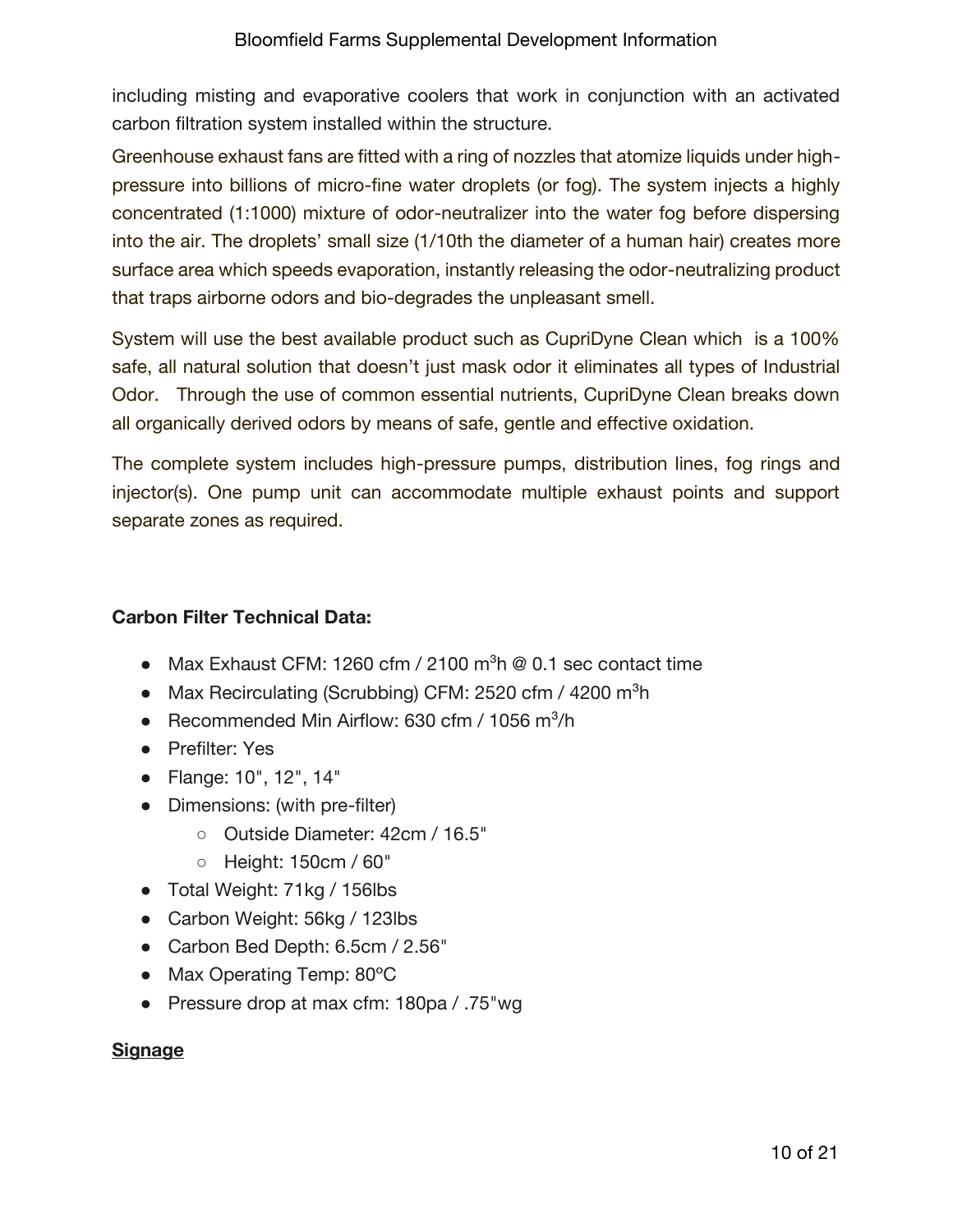A 24" x 24" entrance sign will be located at main entrance gate (see site plan) approximately 50' from the public right away. It will be a carved wooden board approximately 2 inches thick mounted with bolts to a supporting 4x4 post approximately 3' from the ground. It will include Bloomfield Farms logo.

All signs on the property will comply with local and state law, including Chapter 23.04.300 of the San Luis Obispo County municipal code, the Medicinal and Adult Use Cannabis Regulation and Safety Act, and any applicable regulations. No signs will be constructed, displayed or altered without obtaining a sign permit from the County, unless the sign is exempted from the permit requirement pursuant to County Code Section 23.04.306(b). No prohibited signs or materials will be used.

Upon initial entry to the property, a NO TRESPASSING sign will be installed with language in accordance with applicable County and State laws and codes.

At the main point of entry, County required notices for land use shall be posted as required by the Cannabis Ordinance.

Upon arrival at the cultivation site, "Parking" signs will identify the general parking location. NO PARKING and EMERGENCY ACCESS signage will be installed at applicable locations to ensure the site remains accessible at all times.

Handicap parking space(s) will be identified with code compliant signage and markings.

Handicap path of travel from the parking area to the point of entry to the Greenhouses will be identified with code compliant signage and markings, as applicable.

NO TRESPASSING and video surveillance warning signage shall be installed at the main point of entry to the site.

Safety signage, in compliance with OSHA standards, is to be installed at the interior/ exterior of the Greenhouses, as applicable.

Safety signage, in compliance with OSHA standards, is to be installed on all material storage containers, as applicable.

## **Parking**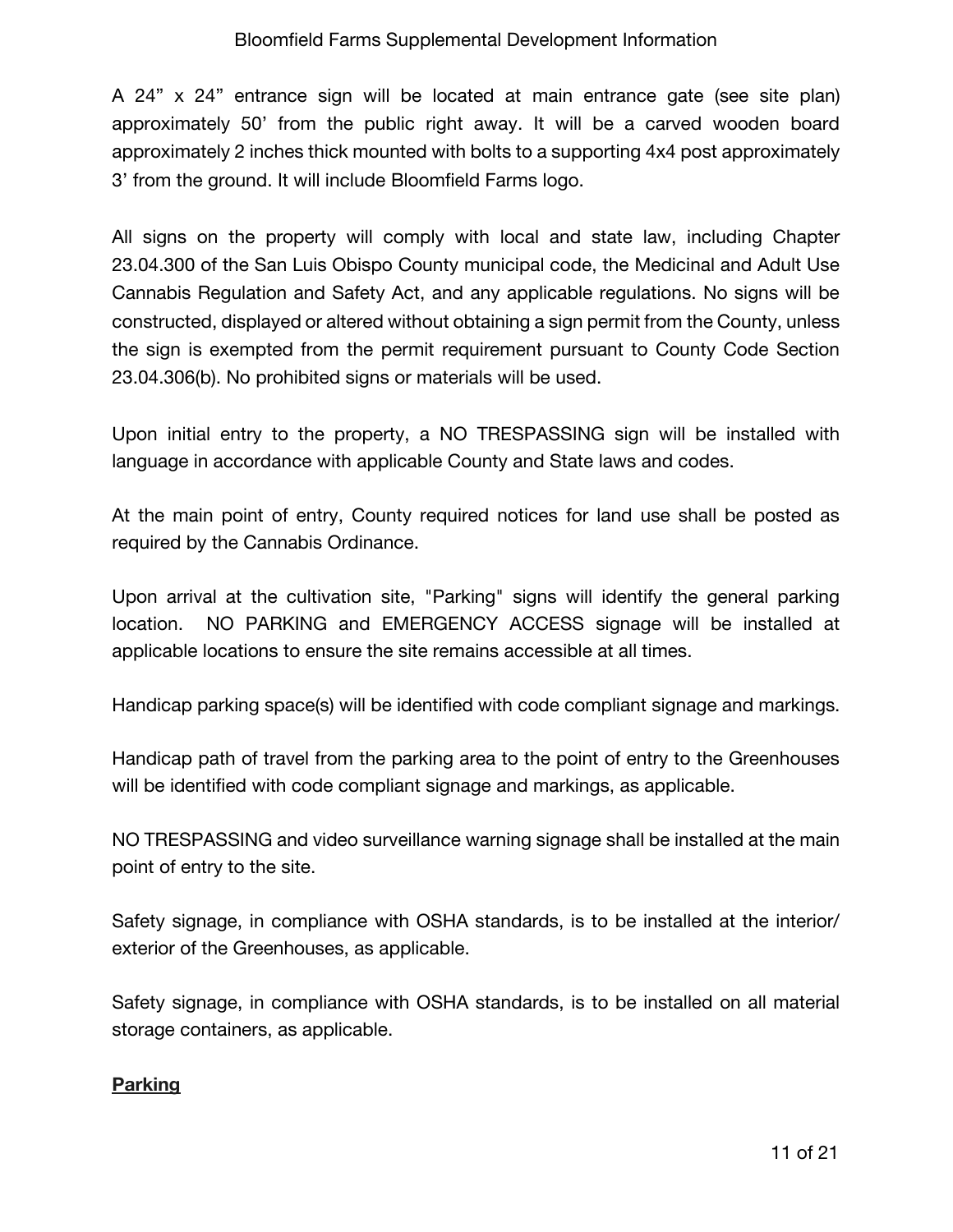The property site provides ample parking areas (20 spaces) for the cultivation operations and are not in conflict with any adjacent properties or uses. Accessible parking spaces will be provided in accordance with building code requirements for the proposed greenhouses. Sufficient usable area is provided to meet the parking needs of all employees, visitors and loading activities entirely on site. Twenty parking spaces have been designated for employee parking.

Due to the limited nature of the staff required for the operation, parking standards as outlined in Chapter 22.18, Nursery Specialties are not appropriate for the project. The following findings are provided for use in a request for modification of parking standards of Chapter 22.18, Nursery Specialties, the following findings support the request to modify the parking standards:

• a. The characteristics of the project, which consists of a cannabis cultivation consisting of outdoor and indoor uses, with seasonal temporary staff, do not necessitate the number of parking spaces, types of design or improvements required by this chapter. The agricultural cultivation staff can be accommodated in the existing level and has been improved with base material, and will be marked and designated for parking.

• b. The proposed parking area that consists of an aggregate base-improved parking lot with cone designations is adequate to accommodate all parking needs on site generated by the use, as the operation will be staffed by staff cultivating an agricultural product and there are no site constraints as far as space availability for the cultivation use.

• c. No traffic safety problems will result from the proposed modification of the parking standards as there is ample existing parking on the site for the existing cannabis cultivation business, the parking location is located well away from any public right of way, and there is adequate space surrounding the parking area for any turning movement within the fenced area of the project site.

\*If it is considered a modification to parking standards is required, the above description provides adequate findings in accordance with Chapter 22.18.020.H: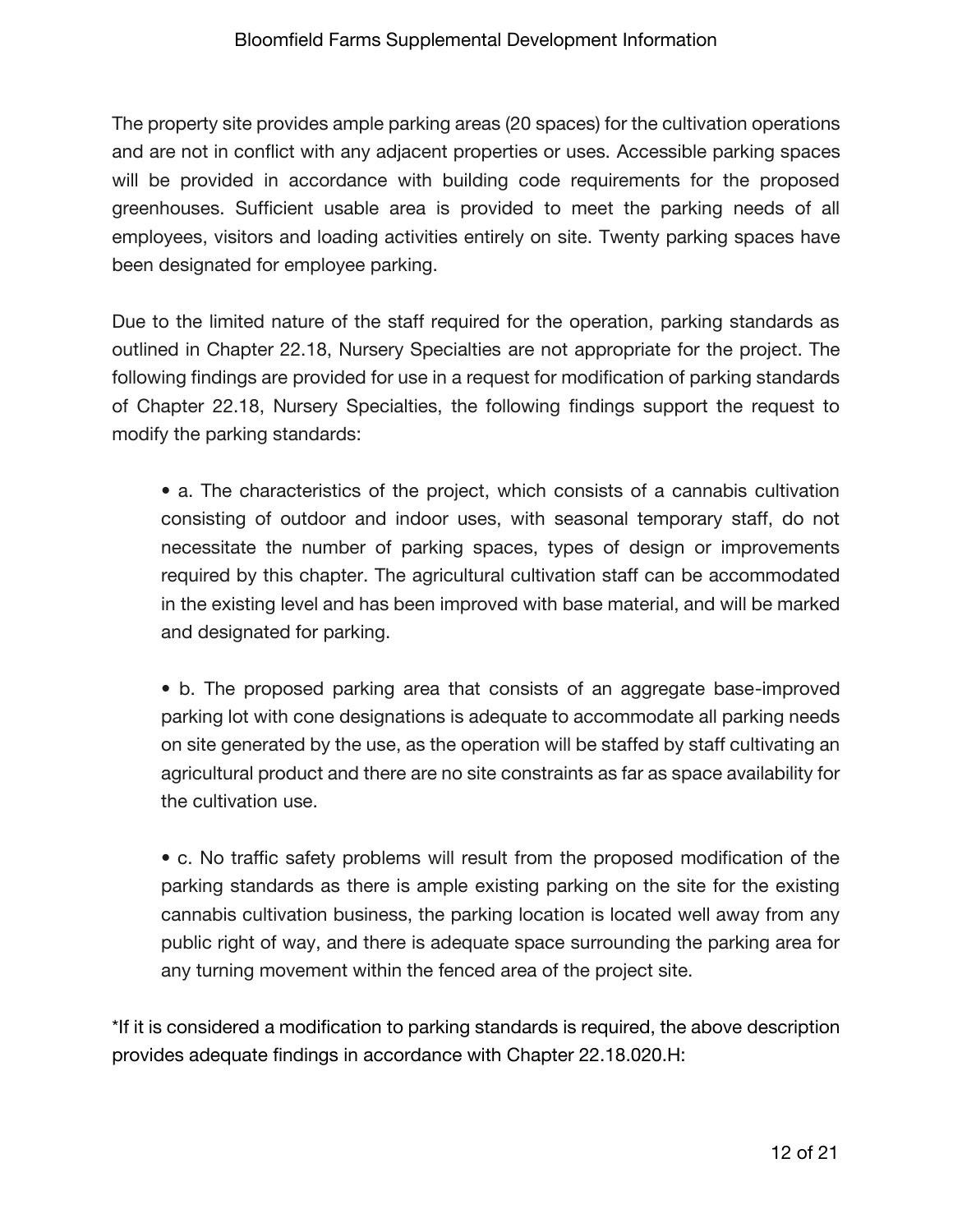## **Records**

Clear and adequate records will be maintained in compliance with all applicable State and County requirements including METRC and CCA reporting. Third Party tracking/analytic Software will be used in conjunction with METRIC/Track and Trace.

## **Neighborhood Compatibility**

Cannabis cultivation is established in the surrounding area as well as other commercial agricultural projects. No sensitive uses are located in the vicinity of this project of this site. No neighborhood compatibility issues are anticipated.

## **Pesticide and Fertilizer Usage and Storage**

Pesticide and fertilizer usage will be conducted according to the County of San Luis Obispo Department of Agriculture by obtaining an Operator Identification Number and complying with all application, reporting, and use requirements. Products used onsite are stored inside shipping containers or sheds in small containers within spill containment bins and consist of the following: Activia, Regalia, Venerate, Mildew Cure, neem oil, rosemary oil, Dawn dish soap, Monterey County insect spray, SM99, Dipel, Green Clean, Nutrients Grow/Bloom, guanos, Silica Blast, kelp meal, fish meal, organic amendments etc. (See pesticide plan)

Pesticide/agricultural chemical Storage and use is described on project site map

- #15 Existing Ag building The Sultrient storage
- 
- 
- #17 Proposed Sea-Train 8x40 Pesticide storage
- #18 Existing Steel Building Fuel/equipment storage

## **Setbacks**

Land Use Ordinance Section 22.40 standard is set for outdoor cannabis cultivation sites to be setback 300 feet from all property lines and public rights of way and indoor cultivation setback to 30'. All outdoor garden areas are located 300' from the northern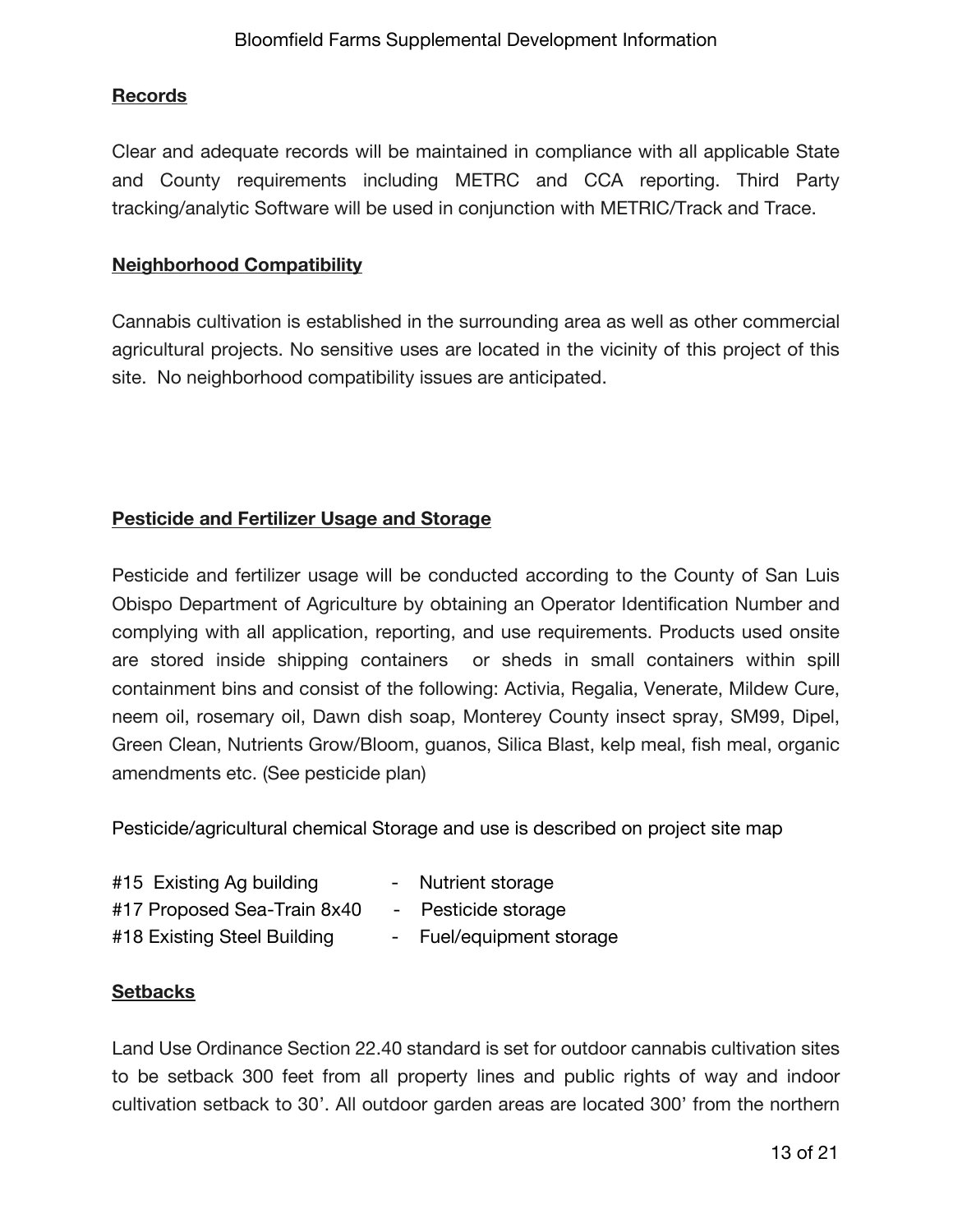and southern property lines, 1000' feet from the western property line and 850' from the eastern property liner, The cultivation area is over 600 feet from neighboring residences bordering existing vineyards and cattle ranches and pose no issues with neighboring uses.

We have conducted a detailed location analysis of our property. The parcel meets the sensitive use buffers of both the county and the State. Nearest sensitive receptors (schools, parks, libraries, licensed recovery facilities, et.al) are located well outside the 1000-foot setback required by 22.40. D.1. The nearest sensitive receptors are in the city of Paso Robles approximately 5 miles from the project site. The nearest off-site residential structure is over 600 feet from the nearest proposed cultivation area.

## **Air Quality**

The project is located on an existing parcel accessed via paved road entrance with minimal grading proposed and no dust effects are anticipated.

## **Grading**

Grading is proposed for Drainage purposes, i.e. basin and ag/pond and trenching. All other cultivation and construction will occur on existing grade except in outdoor area #6. Total grading estimated to be 10,000 yards with 5,000 cubic yards cut and 5,000 cubic yards fill for a net balance. With maximum depth 3 feet cut/fill. (Please See preliminary drainage/grading plan for details.)

## **Access, Screening and Fencing**

Access to the site is provided from an existing private driveway located on the subject property. A locked gate will be installed at the entrance and will meet Section 503.5 of the California Fire Code Requirements:

- 1. All gates shall be set back from the road a minimum of 30 feet from the edge of the roadway. The gate shall open to allow a vehicle to stop without obstructing traffic on the public road. Local ordinance, certain conditions or San Luis Obispo County Public Works may require greater setback.
- 2. All gates shall be 2 feet wider on each side of the road/ driveway.
- 3. All electric gates shall automatically open with no special knowledge upon exiting.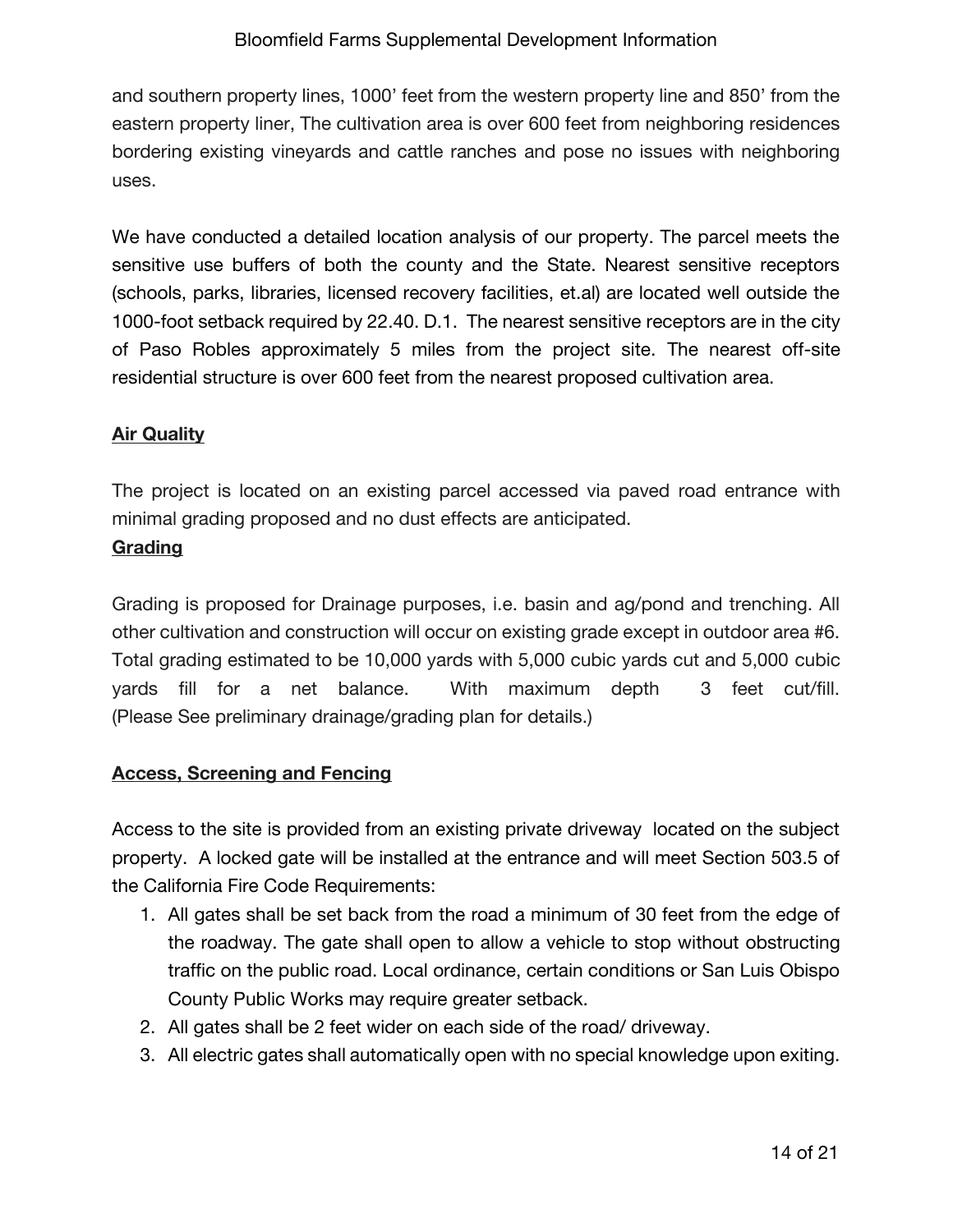- 4. All electric gates shall have a KNOX switch for emergency Fire Department access.
- 5. All electric gates shall have an approved means of emergency operations at all times, either using solar power, battery backup or fail to the open position upon a power outage.
- 6. Security gates and their emergency operations shall be maintained operational at all times.



## Gate Example

Fencing for security purposes will be provided in 8 foot in height and will fully enclose the cultivation site. Additional security controls, as required by CDFA or BCC as required would be incorporated, including security cameras. The property currently is fenced with wood and steal cattle fencing. The outdoor cultivation space with be inside those fences with the addition of the 8 foot fences mentioned above. We will be seeking a modification for fencing requirements around indoor cultivation area.

## **Fencing Modification**

Land use Ordinance 22.40.050 section D.6 requires cannabis plants shall not be easily visible from offsite and all cannabis cultivation shall occur within a secure fence at least six feet in height. applicant is requesting a modification to these fencing and screening standards for the 5 proposed nursery areas and the 28,000 sq. ft. "indoor" cultivation flowering-greenhouses where cultivation is to occur within greenhouses.

Nursery areas will only contain immature cannabis plants and no finshed of flowering cannabis..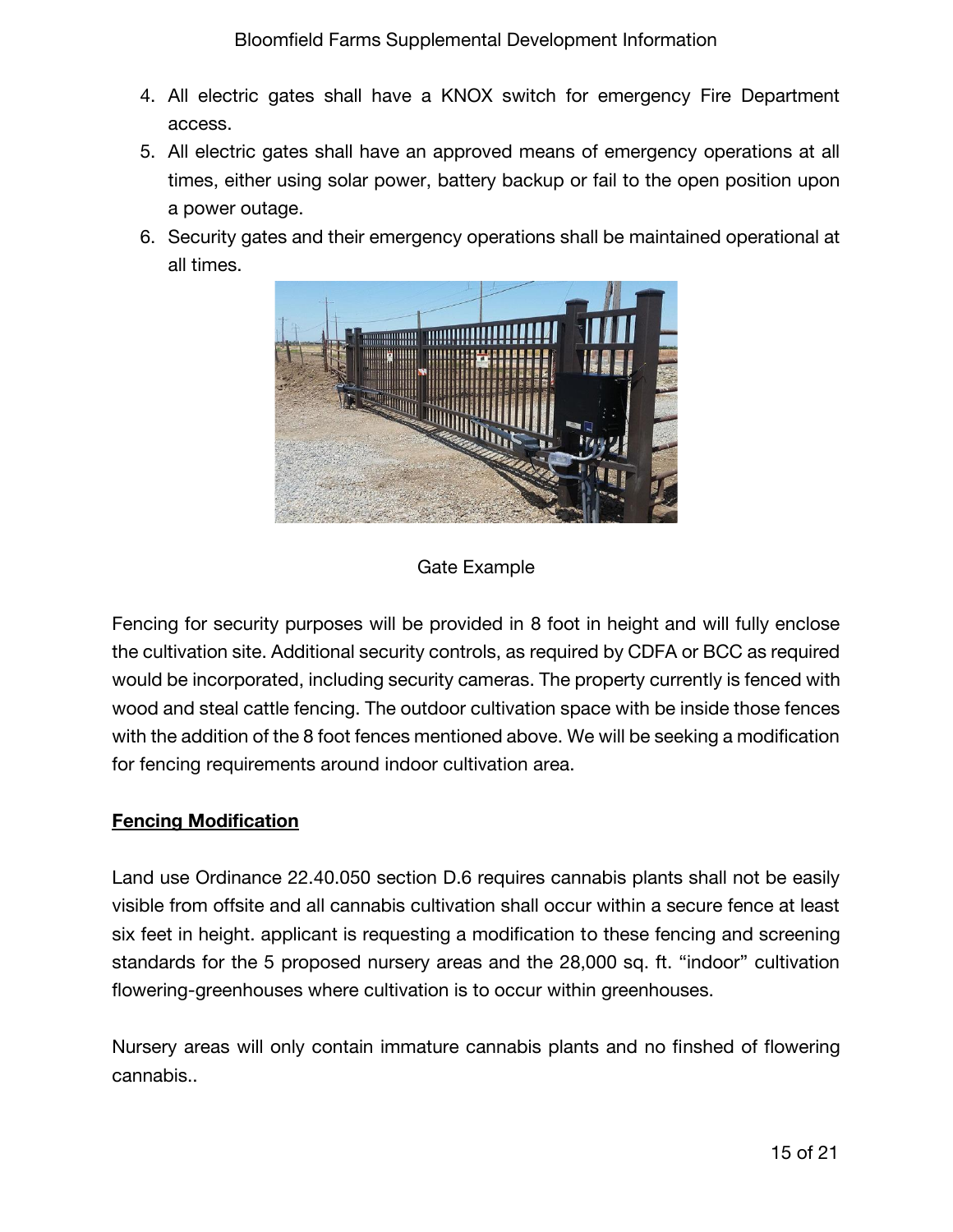The proposed structures are designed to provide the functional equivalent of fencing for security. Greenhouses will be constructed with >6' sidewalls made of durable 8mm Twin-Wall Polycarbonate, or Corrugated Polycarbonate. This type of wall provides plenty of opacity for screening. Fencing around indoor cultivation structures for this site should be waived or modified as characteristics of the site or site vicinity would make the required fencing or screening unnecessary or ineffective.

These fencing modifications would NOT be materially detrimental to the purposes of this Ordinance, or to property in the zone or vicinity in which the property is located, or otherwise conflict with the objectives of any county policy

#### **Water Management**

The project site is located in a restricted ground water Groundwater Basin.

A pump test was completed for the project in December 2018 and showed a sustained yield of 16 gallons per minute.

The well has served for the traditional agriculture activities occurring on the site.A statement of Diversion and Use was filed in November 2018. Special Use filing for cannabis cultivation was included. The applicant has enrolled under the Cannabis General Order and Small Irrigation Use Registration Portal. (See attached Water Quality Control Board correspondence and Water Management Plan for use and conservation methods)

The cultivation areas will utilize a drip system on automatic times with watering to occur when evaporation losses are lowest. It is estimated that the proposed project will use 5.2 acre feet of water per year, see water usage calculations attached. The project is located in the Paso Robles groundwater basin and requires a 2:1 offset for new water usage.

(See attached water management plan and Use estimate ny Civil Designs Solutions)

#### **Wastewater**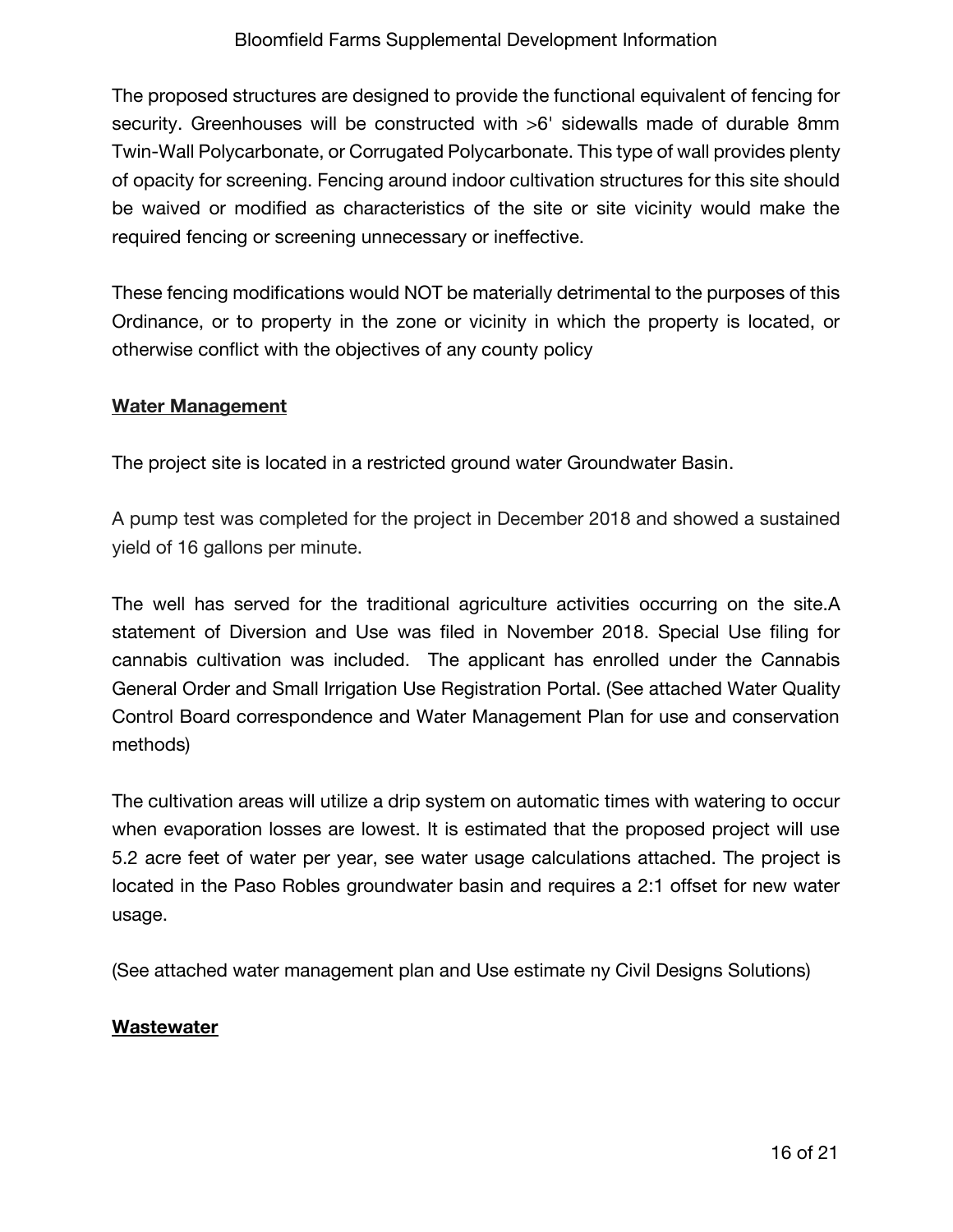Outdoor cultivation hoop house and greenhouse, processing and nursery operations will not produce any wastewater. Any wastewater associated with the processing operations will be minimal and contained within the existing septic system on the site and/or recycled to the plants.

## **Fire Safety**

Cal Fire visited the site and provided recommendations for fire safety which involved water storage requirements. As required a 5,000 steel tank will be installed to serve both residences and green houses with proper hookup and access. All other Cal-Fire requirements will be met. All employees undergo Fire Safety Training.

(See attached Fire Safety Plan)

## **Energy Use**

Section 22.40.050.C.6. requires identification of all proposed power sources and 22.40.050.D.7 requires mixed-light operations to comply with State regulations regarding energy requirements. The project site is served by PG&E, which is fully compliant with State regulations as approximately 30% of the energy delivered by PG&E is from renewable energy sources and 70% is from GHG-free sources.

The project is served by 2 existing PG&E electrical services (both 200 amps), which is adequate for the proposed 22,000 sq. ft. Greenhouse and 34,800 sq ft. nursery cultivation operations. In the event additional power is necessary, the applicant will apply for service through PG&E to pull power from existing nearby power poles and secure appropriate permits through the County. The outdoor use area does not require any power. All power for processing dry areas and green-houses will be approved during building permit process.

Refer to Cannabis Application Supplement and attached chart for a detailed estimate of electrical usage for the mixed-light cultivation. The estimated energy usage provided is based on needs required for a 28,800 sq. ft. cultivating greenhouse and 34,800 sq feet of nursery. The proposed project includes use of only 80% for cultivation so the actual use numbers will be lower as HPS lights and additional equipment utilized in the mixed-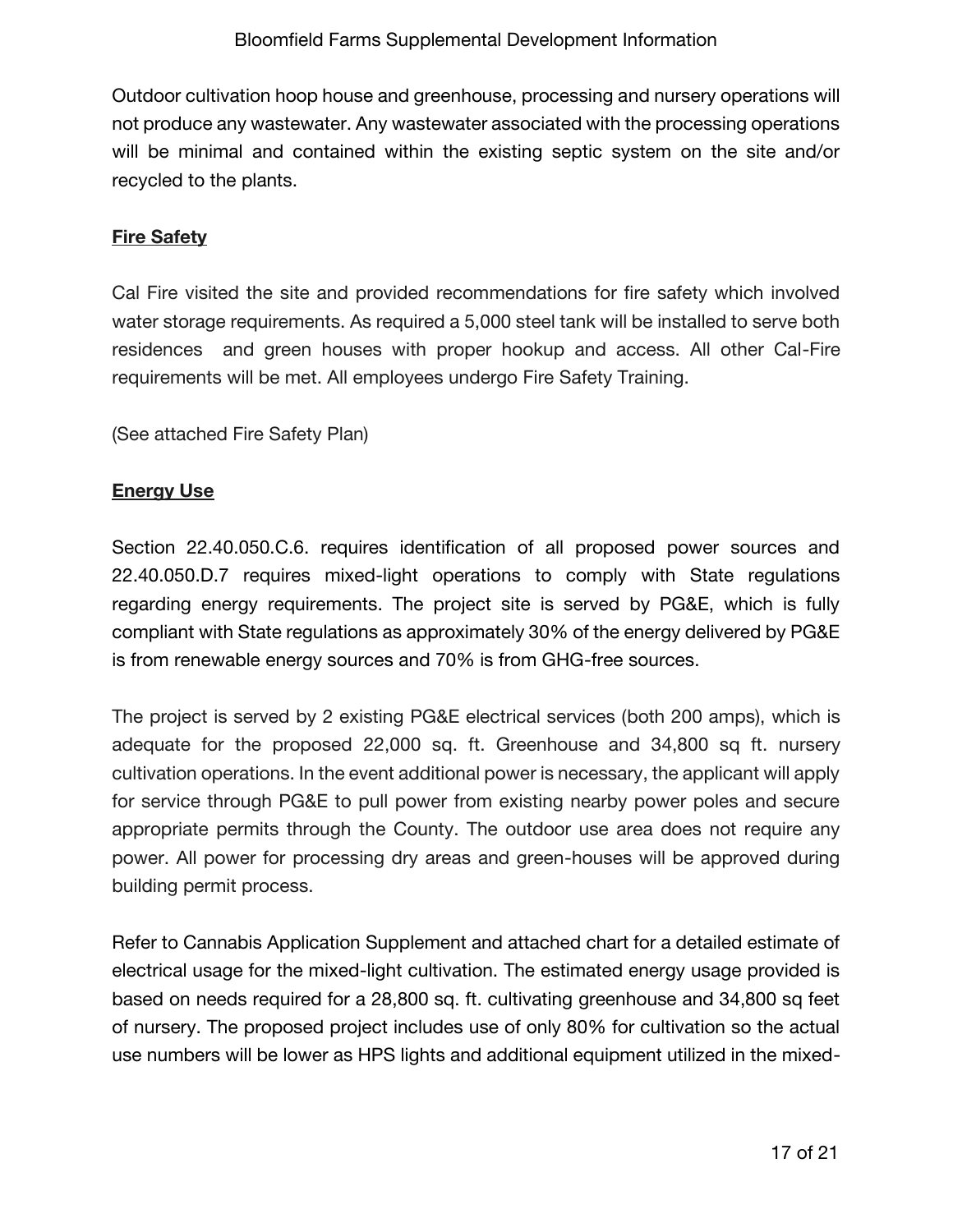light greenhouse for cultivation will not be used for the drying/curing and supportive use area.

#### **Waste Disposal Service**

We will use a local trash company to haul our daily waste. The trash collection area where the dumpster will be kept is noted on the site plan. We estimate we will produce 15-50 Ibs daily amounts will vary seasonally.

(See attached Waste Management Plan)

#### **Green / Cannabis Waste**

All green-waste is composted onsite. Parts of cannabis plants and unsalable harvested cannabis will be rendered unusable and unrecognizable before being combined with other compostable materials and be re-incorporated back into the soil.

#### **Stormwater**

Stormwater controls will be implemented during any construction or grading activities associated with the proposed cultivation faculty, however there are no plans for grading at this time or in the foreseeable future.

The site is NOT in a MS4 area and does NOT require a Stormwater Control Plan. Site disturbance for this land use permit is expected to be more than one acre and therefore if a SWPPP is required applicants have contracted a licensed engineer.

The project will comply with stormwater controls during construction of the interior use space as part of the building permit process. Outdoor Cultivation activities will occur completely outdoors or under hoop-houses with no associated electrical, mechanical, foundation or plumbing improvements. Construction will be limited to the mixed-light greenhouse buildings and the proposed processing area. These factors exempt the project from stormwater regulations for construction-related activities.

#### **Noise**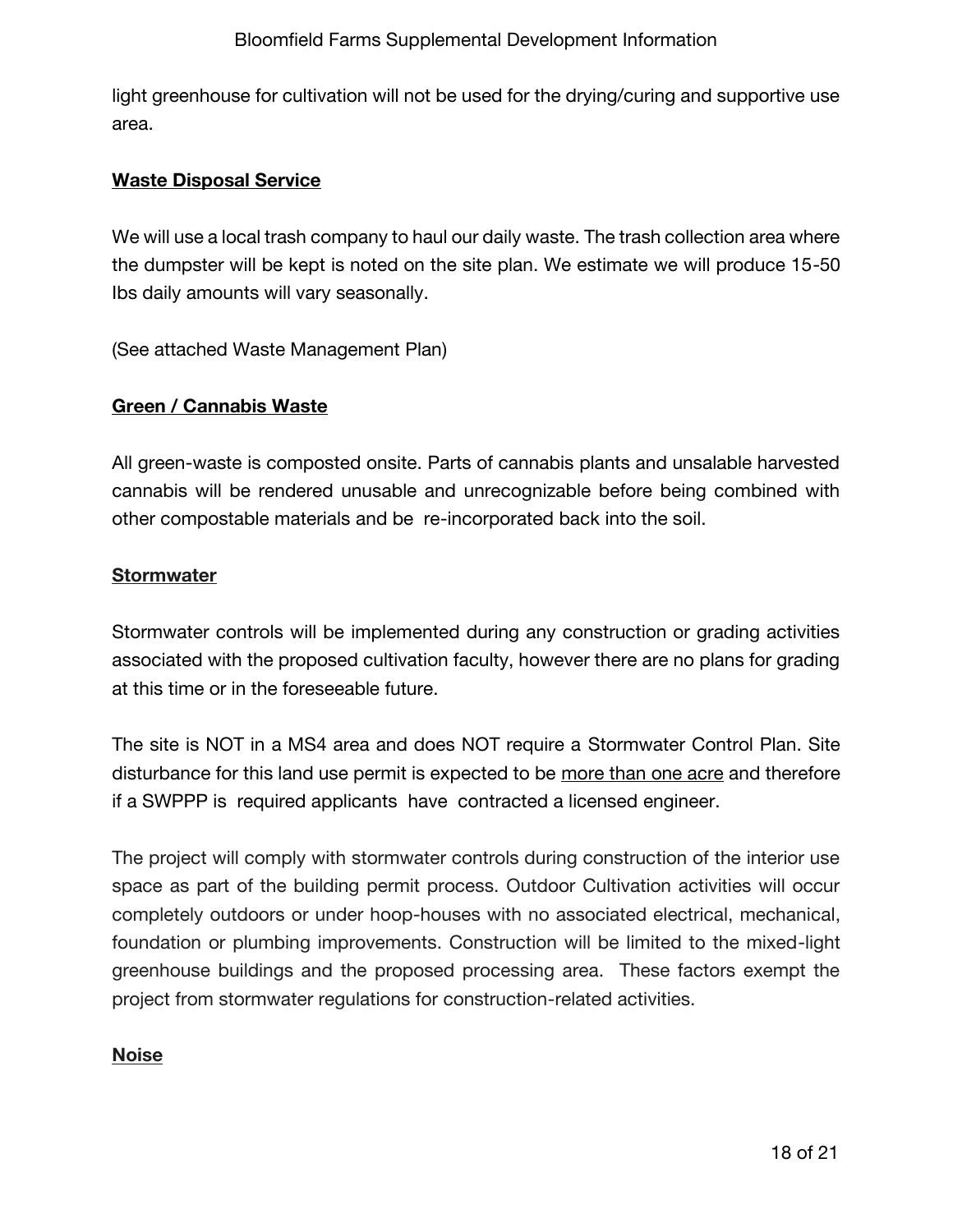*Setting.* The project is not within close proximity of loud noise sources, as the project site and surrounding area consistent of agricultural uses and scattered residences on ag lands. The nearest sensitive receptors to the project site include a residence approximately 600 feet to the north of the project. The Noise Element of the County's General Plan includes projections for future noise levels from known stationary and vehicle-generated noise sources. Based on the Noise Element's projected future noise generation from known stationary and vehicle-generated noise sources, the project is within an acceptable threshold area.

*Construction Impacts*: Construction activities may involve the use of heavy equipment for grading and for the delivery and movement of materials on the project site. The use of construction machinery would also be a source of noise and vibration. Constructionrelated noise impacts would be temporary and localized. County regulations (County Code Section 22.10.120.A) limit the hours of construction to daytime hours between 7:00 AM and 9:00 PM weekdays, and from 8:00 AM to 5:00 PM on weekends.

*Operational Impacts:* The project is not expected to generate loud noises or conflict with the surrounding uses. Noise resulting from odor mitigation and environmental control equipment would be expected to generate noise levels of approximately 86 dBA at 25 feet from the source. With attenuation of noise levels with distance, equipment-related noise levels at the property line would be well below 60 dBA. The project is located within a rural and agricultural area and based on the Noise Element's projected future noise generation from known stationary and vehicle-generated noise sources, the project is within an acceptable threshold area. Noise generated by vehicular traffic on Penman Springs Road would be comparable to background noise levels generated by surrounding agricultural operations and existing vehicular traffic. Operation of the project would not expose people to significant increased noise levels in the long term.

## **Resources Requiring Special Consideration:**

## **Archeological/Cultural Resources**

A Phase 1 surface survey was conducted in December 2018 by Terry Joslin of Central Coast Archaeological Resource Consultants for the proposed developments, including the outdoor cultivation area and the greenhouse as shown on the project plans. The surface survey determined negative results for presence of sensitive resources.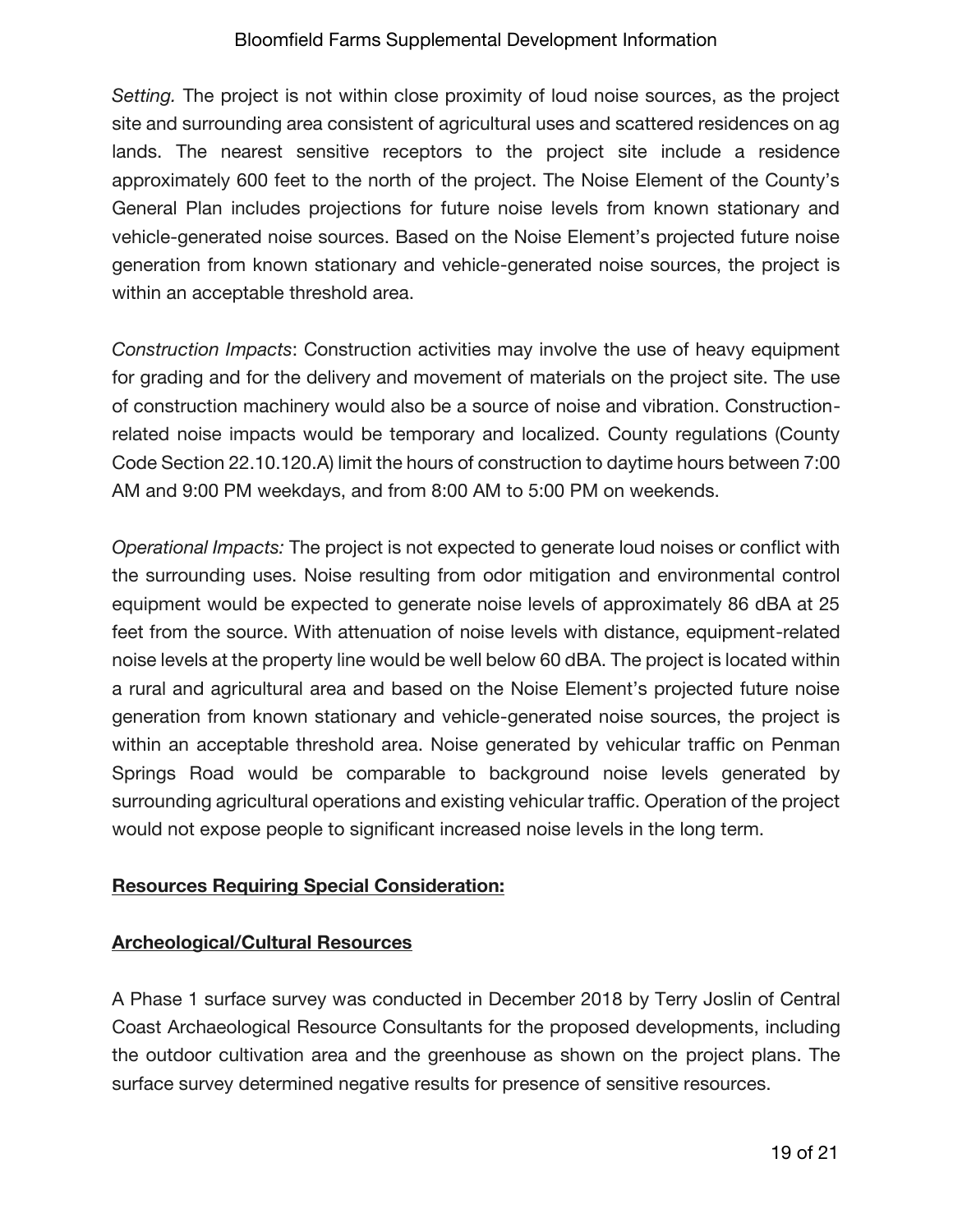"Archival research and an intensive archaeological survey of the SLOCAL Roots Farms Penman Springs Cannabis Cultivation Project, 1255 Penman Springs Road, City of El Paso de Robles, San Luis Obispo County, California (APN 020-161-009) identified no cultural resources. As a result, no further archaeological work is required or recommended within the acreage investigated during this study.In the unlikely event that buried cultural materials are encountered during construction, all ground disturbances will cease until a qualified archaeologist is contacted to evaluate the nature, integrity, and significance of the deposit."

(See attached Cultural Resource Survey)

### **Biological Resources**

A Biological Resources Assessment dated April 5, 2019 was performed by Kevin Merk Associates on the site and took into consideration the protected kit fox areas and mitigation measures. The report concluded:

"The proposed project involves cannabis cultivation on a site in rural northern San Luis Obispo County that has been used as an equestrian facility and rural residential uses. The site plan proposes outdoor cultivation areas, greenhouses, and hoop houses (which are considered to be temporary structures) in a disturbed Non-native Grassland habitat area. Proposed buildings and infrastructure for the project are planned within an area already developed for rural residential and equestrian uses. The project site occurs within the historic movement corridor of the SJKF, but no kit foxes have been detected within three miles of the project site within the past 28 years. The project footprint occurs in some grassland habitat, and potential SJKF habitat that would be lost as a result of the project is approximately 6.2 acres. Mitigation described herein addresses both the potential for take of individual kit foxes and the loss of their habitat. Other speciesspecific mitigation measures have been prescribed herein to reduce impacts on specialstatus wildlife to a level below significance. Pre-activity clearance surveys and standard construction mitigation measures, including BMPs, are also prescribed to reduce any potential project effects in general. With the incorporation of these mitigation measures, no impacts of the project would potentially be significant."

(See attached Biological Resource Assessment)